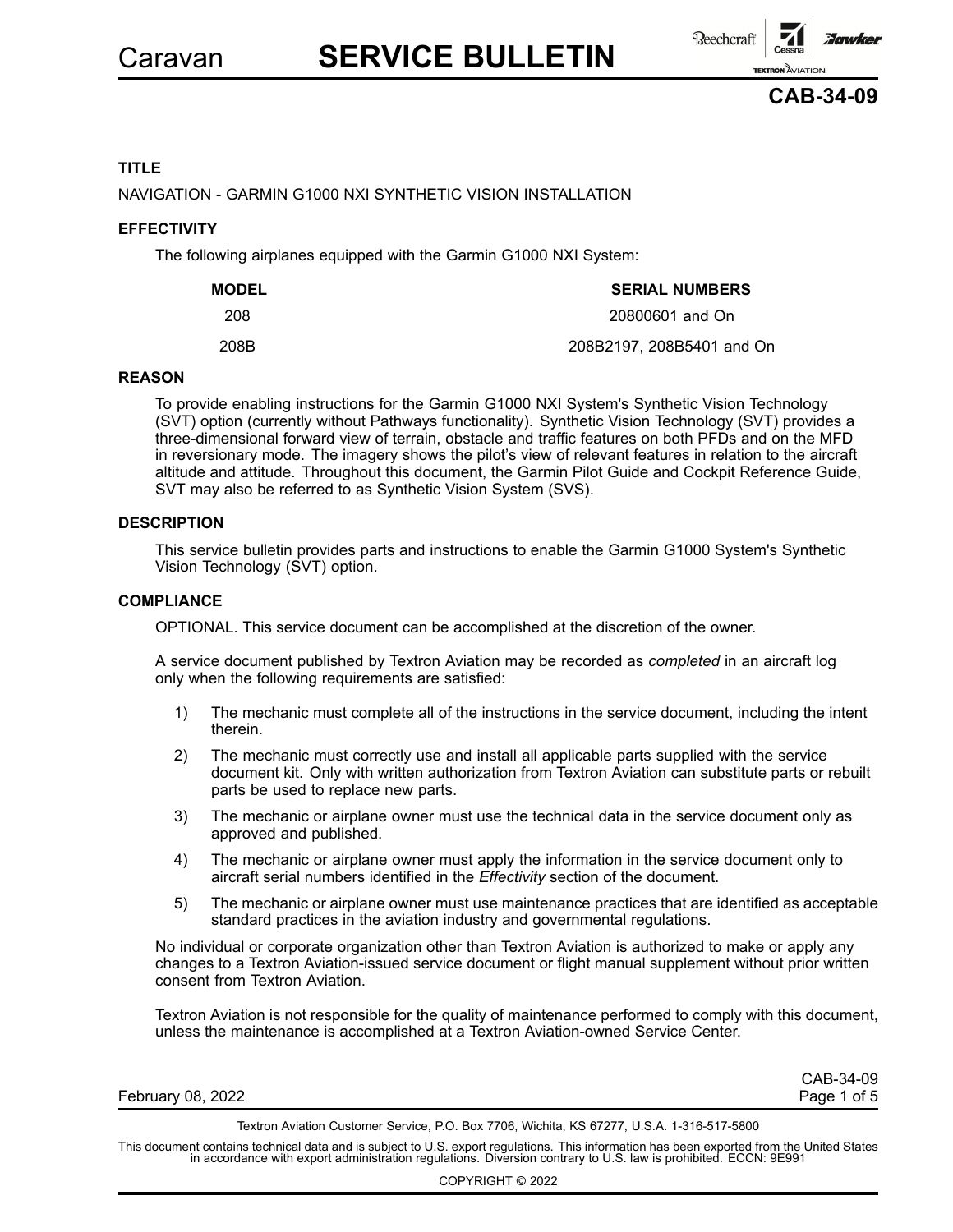

**CAB-34-09**

# **APPROVAL**

Textron Aviation received FAA approval for the technical data in this publication that changes the airplane type design.

#### **FLIGHT CREW OPERATIONS**

No change.

#### **CONSUMABLE MATERIAL**

No specialized consumable materials are required to complete this service document.

#### **TOOLING**

No specialized tooling is required to complete this service document.

# **WEIGHT AND BALANCE INFORMATION**

Negligible

#### **REFERENCES**

Cessna Model 208 Series Maintenance Manual.

The following document is available for download from www.txtavsupport.com and Cessna Authorized Service Facilities can view it at www.garmin.com:

Garmin G1000 Caravan Line Maintenance Manual, Part Number 190-00869-00, Rev. G or later.

**NOTE:** To make sure all publications used are complete and current, refer to www.txtavsupport.com.

# **PUBLICATIONS AFFECTED**

Pilot's Operating Handbook and FAA approved Airplane Flight Manual.

# **ACCOMPLISHMENT INSTRUCTIONS**

**NOTE:** For airplanes that will install SVT for the first time, go to Step 1.

**NOTE:** For airplanes that have previously installed SVT and need to install it again, go to Step 3.

- 1. Connect external electrical power to the airplane.
- 2. Make sure that an approved system software version is installed on your airplane:
	- A. Make sure that all of the necessary circuit breakers are pushed in for normal mode start up of the G1000 System.
	- B. Make sure that the EXTERNAL POWER switch is set to BUS and the AVIONICS 1 and 2 switches are set to ON.
	- C. On the Multifunction Display (MFD) start up (splash) screen, make sure that the system software version shown in the upper right corner of the screen is version 2499.02 or later.

**NOTE:** You can also find the system software version if you turn the large and the small FMS knobs on the MFD to go to the AUX-SYSTEM STATUS page after normal startup.

- D. Find and record the SYSTEM ID NUMBER.
	- (1) Turn the large FMS knob on the MFD to go to the AUX page.
	- (2) Turn the small FMS knob to go to the AUX-SYSTEM STATUS page.
	- (3) Find the AIRFRAME display box in the upper right corner of the screen and record the SYSTEM ID NUMBER.
- E. Make sure that you have the 190-02139-00 (or later) Cockpit Reference Guide.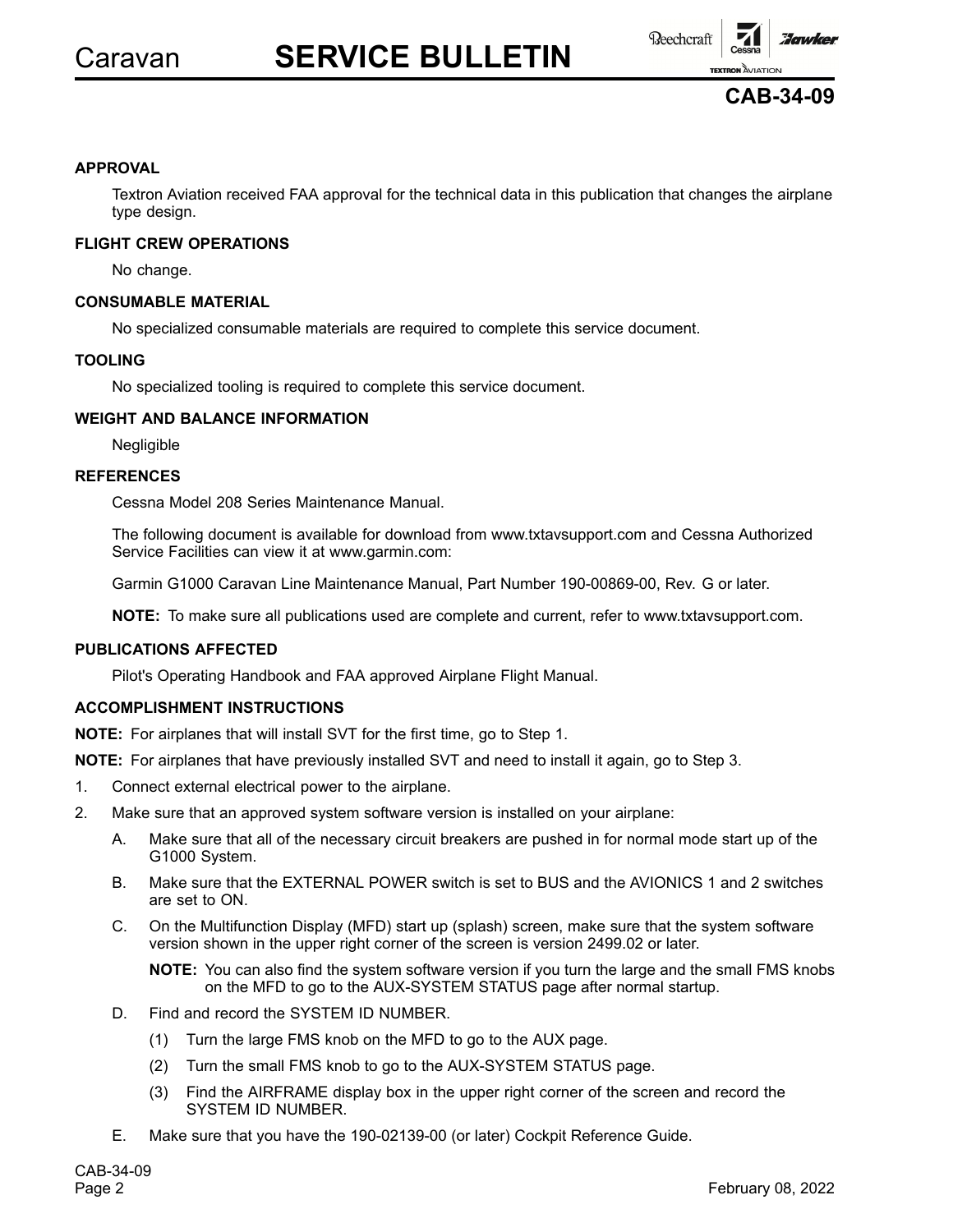

**CAB-34-09**

- 3. Do the SVT option upload to the G1000 NXI Avionics system as follows:
	- A. If not done previously, connect external electrical power to the airplane.
	- B. Disengage the PFD1, PFD2, and MFD circuit breakers.
	- C. Make sure that the EXTERNAL POWER switch is set to BUS and the AVIONICS 1 and 2 switches are set to ON.
	- D. Push and hold the ENT key on the PFD2 and engage the PFD2 circuit breaker.
	- E. Release the PFD2 ENT key when the message that follows appears: **INITIALIZING SYSTEM**.
	- F. Push and hold the ENT key on the MFD and engage the MFD circuit breaker.
	- G. Release the MFD ENT key when the message that follows appears: **INITIALIZING SYSTEM**.
	- H. Install the 010-00330-55 SVS Unlock Card in the PFD1 top slot.
	- I. Push and hold the ENT key on the PFD1 display and engage the PFD1 circuit breaker.
	- J. Release the PFD1 ENT key when the message that follows appears: **INITIALIZING SYSTEM**.
	- K. Turn the small FMS knob on the PFD1 to go to the SYSTEM UPLOAD page. Push the small FMS knob to activate the cursor and turn the small FMS knob to highlight the CONFIGURATION FILE in the GROUP field.

**NOTE:** Do not use the DISABLE SVS function. Synthetic Vision Display is pilot controlled ON or OFF through the use of the soft key selection on the PFDs.

- L. Push the ENT key.
- M. Turn the small FMS knob to expand the drop down menu and highlight ENABLE SVS DUAL PFD in the ITEM field and push the ENT key of the PFD.
- N. Push the LOAD soft key.
- O. Monitor the status of the upload.
- P. When the UPDATE COMPLETED dialog box appears, push the ENT key to acknowledge it.
- Q. Do Steps 3K through 3P again if the summary field shows not completed. Do not cancel an upload before it successfully loads or fails. Wait until <sup>a</sup> successful load or fail shows in the summary field before you begin Steps 3K through 3P again.
	- **NOTE:** You can do Steps 3K through 3P up to <sup>a</sup> maximum of four times because of <sup>a</sup> failed or cancelled upload prompt message. If system does not upload after the fourth attempt, correct the hardware failure and start the configuration upload again. (Refer to Garmin Line Maintenance Manual, 190-00869-00 Revision C or latest revision.)
- R. Push the UPDT CFG soft key, select YES, and then push the ENT key to update the PFD1 configuration module.
- S. When the UPDATE CONFIG COMPLETE dialog box appears, push the ENT key to acknowledge it.
- T. Put the EXTERNAL POWER and the AVIONICS 1 and 2 switches to the OFF position to remove power from the system.
- U. Remove the SVS Unlock Card from the PFD1 top slot.
- V. Keep the SVS Unlock Card in the blue aircraft software sleeve in the Pilot's Operating Handbook.
- 4. Remove external electrical power from the airplane.
- 5. Make sure that the airplane is outside the hangar with <sup>a</sup> clear view of the sky or inside <sup>a</sup> hangar with <sup>a</sup> global positioning system (GPS) repeater system.

**NOTE:** An insufficient GPS positional fix can negatively affect the integrity of the SVT display after it is enabled.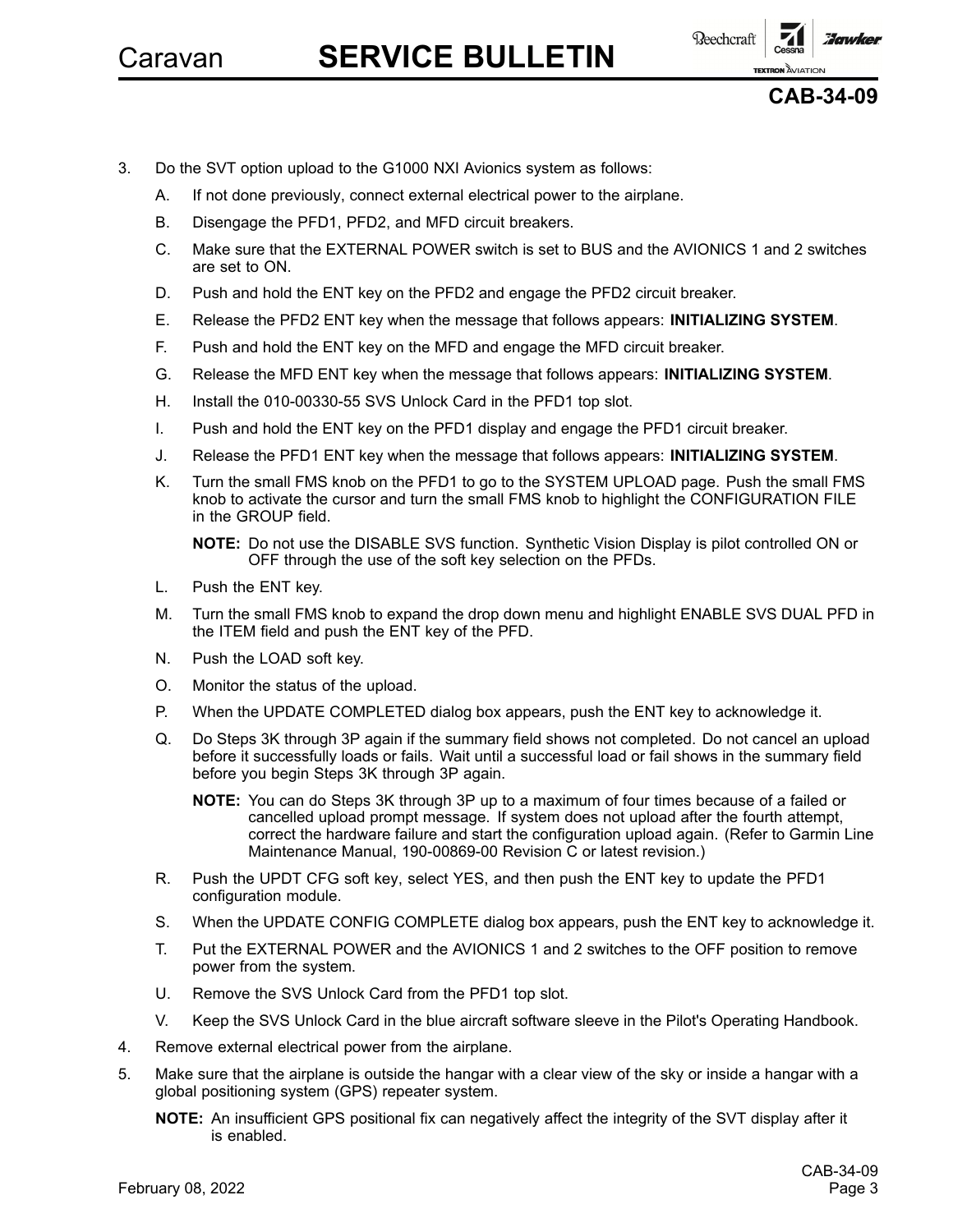



- 6. Make sure that you have done the SVT upload to the Garmin G1000 NXI Avionics system correctly as follows:
	- A. Put the BATTERY and the AVIONICS 1 and 2 switches to the ON position to apply power to the system and allow the system to power on in normal mode.
	- B. Push the ENT key on the MFD to clear the start up (splash) screen.
	- C. Push the "PFD Opt" soft key on the PFD1 display.
	- D. Make sure that SVT soft key shows on the PFD screen.
	- E. Push the SVT soft key.
	- F. Push the "TERRAIN" soft key.
	- G. Make sure that the "PATHWAYS", "HDG LBL", and "APT Sign" soft keys show activated on the SVT sub menu.
- 7. Do the SVT field of view activation as follows:
	- A. Turn the large FMS knob on the MFD to go to the MAP group.
	- B. Push the MENU key on the MFD.
	- C. Use the FMS knobs to highlight map settings.
	- D. Push the ENT key.
	- E. Turn the small FMS knob to expand the drop down menu and select MAP in the group field.
	- F. Push the ENT key.
	- G. Turn the large FMS knob to scroll through the map group options to the FIELD OF VIEW option.
	- H. Turn the small FMS knob to select ON in the FIELD OF VIEW option.
	- I. Push the small FMS knob to return to the navigation map page on the MFD.
- 8. Put the BATTERY and the AVIONICS 1 and 2 switches to the OFF position to remove power from the system.
- 9. Incorporate the applicable Garmin G1000 NXI Synthetic Vision Supplement to the POH.
- 10. Make an entry in the airplane logbook that states compliance and method of compliance with this service document.
	- A. Make <sup>a</sup> copy of the logbook entry, fill out the Certification of Installation form that is included with the 010-00330-55 SVS Unlock Card, and send the completed form and copy of the logbook entry to Textron Aviation Customer Service, P.O. Box 7706, Wichita, KS 67277-7706. This step must be completed at the time of installation in order for the airplane to be eligible for subsequent SVS unlock card loss/replacement assistance.
	- **NOTE:** Textron Aviation recommends that compliance with all service documents is reported to <sup>a</sup> maintenance tracking system provider.
		- • Complete <sup>a</sup> record of compliance. (Maintenance Transaction Report, Log Book Entry, or other record of compliance.)
		- •Put <sup>a</sup> copy of the completed record of compliance in the airplane logbook.
		- • Send <sup>a</sup> copy of the completed record of compliance to the maintenance tracking system provider used.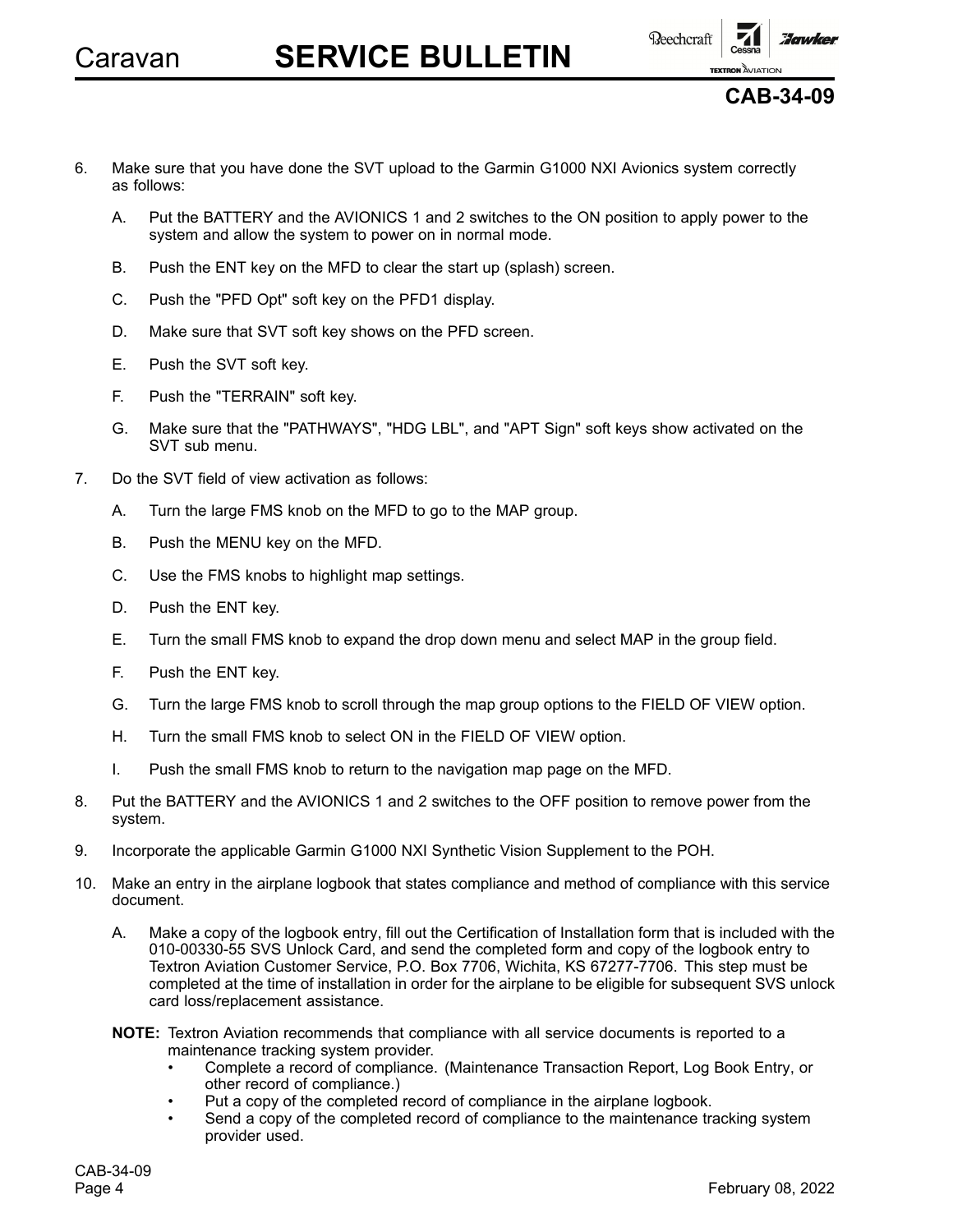Reechcraft :Jawker **TEXTRON** AVIATION



#### **MATERIAL INFORMATION**

Order the part below to install this modification.

**NOTE:** The 010-00330-55 SVS Unlock Card is available from Cessna Customer Service at Telephone: 316-517-5800 or Fax: 316-517-7271. Orders should be placed by **completing and returning the attached** SVT Order Form.

| <b>NEW P/N</b>  | <b>QUANTITY</b> | <b>KEY WORD</b>                                                                                                                                                                                         | <b>OLD P/N</b> | <b>INSTRUCTIONS/</b><br><b>DISPOSITION</b> |
|-----------------|-----------------|---------------------------------------------------------------------------------------------------------------------------------------------------------------------------------------------------------|----------------|--------------------------------------------|
| 010-00330-55    | 1               | <b>SVS Unlock Card</b>                                                                                                                                                                                  | None           |                                            |
| 208BPHCUS-S4-02 | As<br>Necessary | Pilot's Operating Handbook And<br>FAA Approved Airplane Flight<br>Manual Cessna Model 208B<br>867 SHP - GARMIN G1000<br>Supplement S4 Garmin G1000<br>Synthetic Vision Technology<br>(SVT)              | N/A            |                                            |
| 208BPHDUS-S4-02 | As<br>Necessary | Pilot's Operating Handbook And<br>FAA Approved Airplane Flight<br>Manual Cessna Model 208B<br>867 SHP - GARMIN G1000<br>With Fairing Supplement S4<br>Garmin G1000 Synthetic Vision<br>Technology (SVT) | N/A            |                                            |
| 208PHBUS-S21-04 | As<br>Necessary | Pilot's Operating Handbook<br>And FAA Approved Airplane<br>Flight Manual Cessna Model<br>208 675 SHP - GARMIN G1000<br>Supplement S1 Garmin G1000<br>Synthetic Vision Technology<br>(SVT)               | N/A            |                                            |

\* Please contact Textron Aviation Parts Distribution for current cost and availability of parts listed in this service document. Phone at 1-800-835-4000 (Domestic) or 1-316-517-5603 (International). Send email to: parts@txtav.com.

Based on availability and lead times, parts may require advanced scheduling.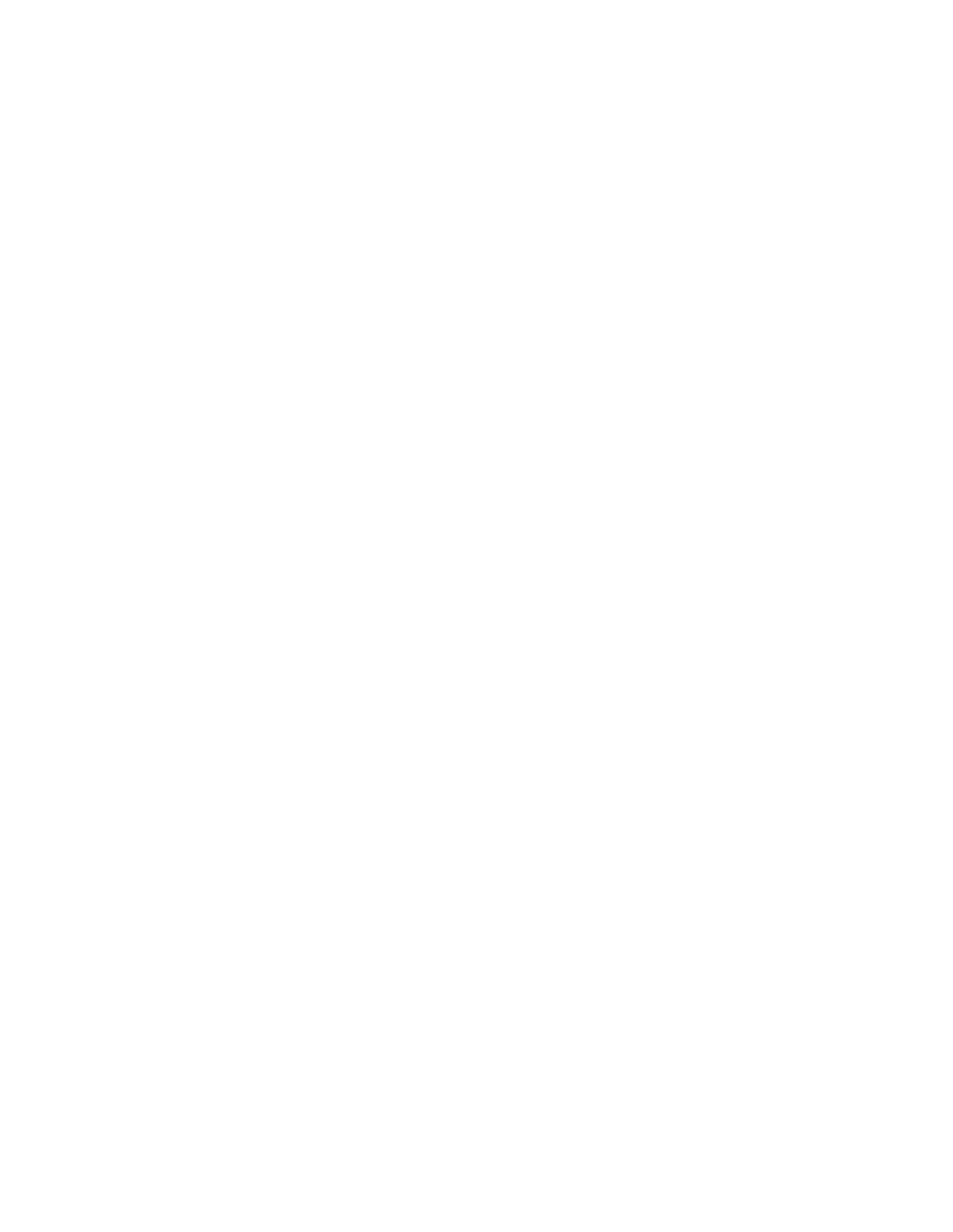

Beechcraft

**TEXTRON** AVIATION **CAB-34-09**

:Jawker

# **CARAVAN MODEL 208/208B SVT FORM**

#### **PART NO. DESCRIPTION**

010-00330-55 Synthetic Vision Technology Enablement SD Card for Model 208/208B (Includes the POH Supplement)

NOTE: SVT WILL BE FAA APPROVED AND MAY NOT BE IMMEDIATELY APPROVED FOR USE IN ALL INTERNATIONAL COUNTRIES/CAA JURISDICTIONS. (CALL CESSNA CUSTOMER SERVICE FOR CURRENT STATUS)

\*THIS FORM MAY BE COMPLETED AND SUBMITTED BY A CESSNA CARAVAN OR PROPJET SERVICE STATION OR AN INDIVIDUAL AIRPLANE OWNER. Please complete the following:

| <b>Service Station Information:</b>                                                                                                                                                                                                          | <b>Owner Information:</b>      |
|----------------------------------------------------------------------------------------------------------------------------------------------------------------------------------------------------------------------------------------------|--------------------------------|
|                                                                                                                                                                                                                                              | System ID Number:              |
| Service Station Name:                                                                                                                                                                                                                        | Owner/Company Name:            |
|                                                                                                                                                                                                                                              |                                |
|                                                                                                                                                                                                                                              |                                |
|                                                                                                                                                                                                                                              |                                |
| Postal Code: Country: Country:                                                                                                                                                                                                               | Postal Code: Country: Country: |
|                                                                                                                                                                                                                                              | Phone Number: 2008             |
|                                                                                                                                                                                                                                              |                                |
| <b>Payment Information:</b>                                                                                                                                                                                                                  |                                |
| NOTE: If paying by credit card, please contact your bank to make sure that the authorization for the<br>transaction amount will clear PRIOR to submitting this form.                                                                         |                                |
| (Circle One) VISA, MasterCard, American Express                                                                                                                                                                                              |                                |
|                                                                                                                                                                                                                                              |                                |
|                                                                                                                                                                                                                                              |                                |
| Wire Transfer: Please submit order form prior to sending wire information. JP Morgan Chase Bank 1 Chase<br>Manhattan Plaza New York, New York, 10081 USA. Account Number 910-1-209543, ABA Routing Number<br>0210-00021 Swift code Chasus33. |                                |
| Customer Signature: Customer Signature:                                                                                                                                                                                                      |                                |

**By signing this order form the customer agrees that, upon shipment to the customer, this purchase is non-refundable. Customer also understands that SVT will require compliance with <sup>a</sup> Cessna Service Bulletin and may only be installed by <sup>a</sup> Cessna Authorized Service Station.**

**Fax Number: (316) 517-7271** Textron Aviation Inc. Dept. 751/P.O. Box 7706 Wichita, Kansas 67277-7706 Phone Number: (316) 517-5800

SPECIAL NOTE: Orders are shipped premium carrier within 3-5 business days. \*\*All orders will be charged sales tax unless <sup>a</sup> copy of your tax exemption form is included with this order.